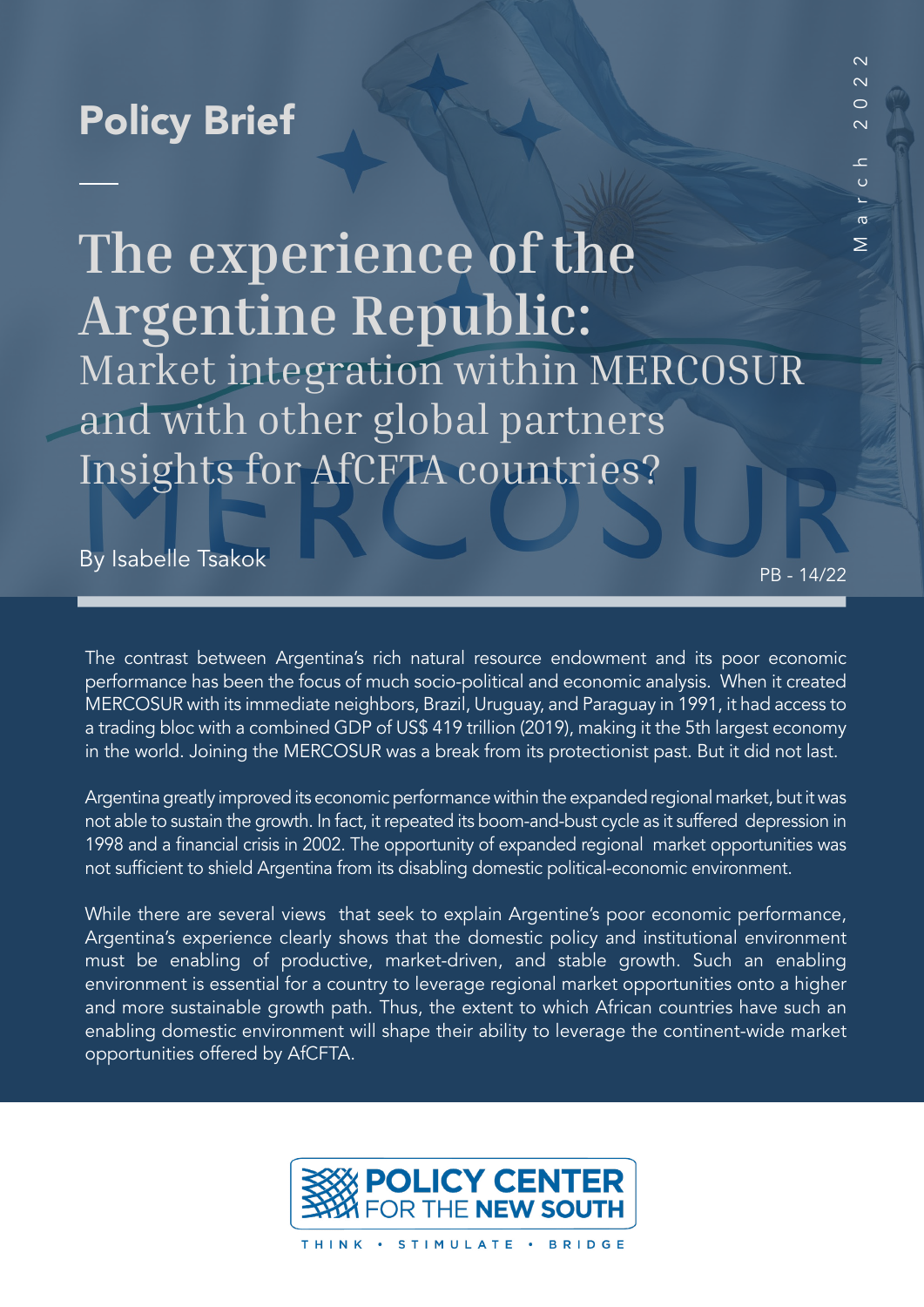## INTRODUCTION

A high-income country at the dawn of the 20th century, the Argentine Republic (henceforth, referred to simply as Argentina) is now an upper-middle-income country characterized by sharp inequality of wealth and income and a highly volatile political-economic performance. Argentina is the largest (by area) Spanish-speaking country in the world, covering some 2.8 million square kilometers (sq km). It has 2.64 ha per person; one of the world's highest land endowments per person. It has a favorable temperate climate, which makes it a fertile place for livestock and rainfed crop production. It is endowed with rich natural resources; e.g., very fertile agricultural lands of the Pampas covering more than 750 thousand sq km; energy—with the world's second-highest shale gas and fourth-highest shale oil reserves not to mention world-class wind and solar potential; and in fisheries with its vast continental shelf measuring up to 200 meters (m) in depth. Despite such an impressive natural endowment, Argentina has not done well economically. Instead, it is widely known for its low productivity and recurrent boom to bust cycles.

For a brief period, roughly from 1991-2001, under President Carlos Menem, Argentina broke from its protectionist past to become a founding member of the MERCOSUR and to boost its economy by increasing its regional market integration with Brazil, Uruguay, and Paraguay. What was its economic performance during this 1990s MERCOSUR period, and did such performance differ from periods before and after that decade? What insights of interest to Africa can such experience yield as Africa embarks on its historic AfCFTA since January 2021?

### ARGENTINA: GNI/CAP: USD 8, 930 (2020, CURRENT \$, ATLAS METHOD) – BRIEF POLITICAL-ECONOMIC BACKGROUND

Argentina, a protectionist stronghold since the 1940s: From the late 19th century up till the Great Depression of the 1930s, Argentina was a high income and high growth economy—GDP per capita was growing at 6.6% during the pre-WWI era—and it was a major exporter of agricultural goods. (Conde, 2009). The Great Depression of the 1930s proved to be a turning point for Argentina during which period Argentina first embraced protectionism to reduce its vulnerability to foreign markets and to protect domestic jobs. In a dualistic economy, the appeal of protectionism is strong to workers given its claim to be able to deliver a bigger portion of the national pie to them. But this did not materialize in Argentina. In fact, since the 1960s, the ratio of wages to GDP in Argentina has decreased: while that ratio was like Australia's in the 1960s, it has fallen by 40% by 2004. (Baracat et al; Sept 2013) High protectionism amidst recurrent political turmoil did not benefit Argentina: a rich country on the eve of First World War (WWI, 1914-18), Argentina has fallen to the level of an upper-middle-income developing country that is not doing well today.

Dependency Theory of Raúl Prebisch has been influential in Argentina and in much of the developing world: Prebisch, an influential economist in his home country of Argentina (and in the developing world from the 1950s on), gave trade protectionism a theoretical rationale, hence respectability. Raúl Prebisch (and Hans Singer) argued that terms of trade between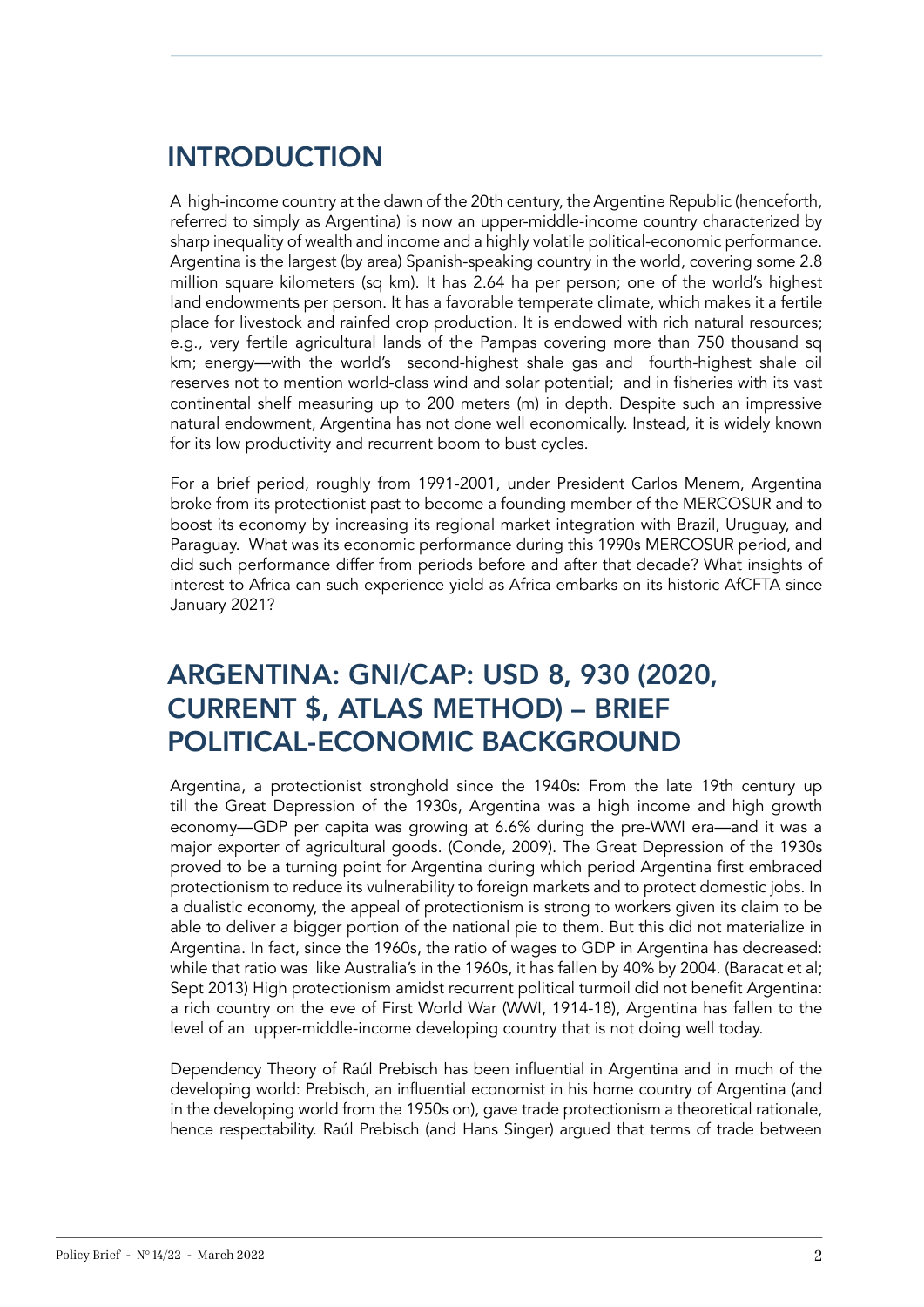primary goods and manufactured goods exhibit a secular decline.1 Thus, according to the Prebisch-Singer hypothesis (PSH), developing countries that export primary commodities to industrialized countries lose purchasing power over time because every unit value of their exports can buy less and less industrialized goods. Prebisch and Singer together formulated their theory in terms of dependency: the industrial world was the center that had the economic power and developing countries were the peripheries that did not—they were dependent. The political economy implication is that the periphery is being exploited by the center through the secular decline in the terms of trade of primary commodities. One key set of factors alleged to cause this deteriorating purchasing power is the low-price elasticity of demand for primary commodities versus the high-income elasticity for manufactured goods. This hypothesis has been extensively researched and its validity questioned. For example, an IMF (Aug 2013) study using time series data on 25 primary commodities, some way back to as far as 1650, argues that the evidence is mixed: while most series show declining terms of trade for primary goods, many also refute the hypothesis.<sup>2</sup> Moreover, the PSH does not account for the substantial technological progress in manufacturing since 1950. Thus, it is hard to compare the prices of manufactured goods over this long period, (e.g., transport and communications technologies) and man-made substitutions of primary commodities (e.g., man-made rubber for natural rubber). In the 1950s through 1970s however, the PSH was very popular in a developing world which had just gained its independence. It gave the rationale for nationalistic ideologies embracing the industry-first import-substituting strategies (ISI), which required protectionist trade policies.

Political turmoil, high protectionism, and recurrent boom and bust cycles have characterized Argentina: A brief chronology until the early 2000s shows the following: military coups (10); political turmoil (four elected presidents were overthrown); high protectionism (imports of anything that Argentina produced was banned); and recurrent boom and bust cycles (Baracat et al, 2013). Thus:

- In the 1930s Demand for Argentina's agricultural products dried up as Europe and the United States struggled with high unemployment and collapsed incomes of the Great Depression. Democratically elected President Hipolito Yrigoyen was overthrown by the military.
- During 1944-45, 1946-55 on Juan Perón, a democratically elected president, oversaw a brief period of relative prosperity post World War II. Commodity prices however fell sharply in the early 1950s and hard times came back. Perón nationalized British-owned railways and other private property. Business investment dried up and inflation soared. The situation worsened as Perón's popular wife Evita died (1952), and labor strikes paralyzed Argentina. The military struck again and sent Perón into exile until 1973. Although Perón served only briefly after he was allowed to return (he died in 1974), Peronism continues to be a major force in Argentina's politics. He exalted nationalism and was a populist who enlarged the participation of the urban working class in politics and intensified class polarization.
- From 1976 on a tumultuous period of military coups and short-term democratically elected governments followed widely different economic policies. Peron was allowed

<sup>1.</sup> Hans Singer independently formulated the same hypothesis using empirical data between 1876-1948. In 1949, he published a paper entitled "Post-war price relations between Underdeveloped and Industrialized countries. Prebish and Singer together formulated the dependency theory according to which the industrial world was the center and developing countries were the periphery. The political economy implication was that the periphery was being exploited by the center through the secular decline in the primary commodity terms of trade.

<sup>2.</sup> Series from 1650-2005 include beef, lamb, sugar, wheat, wool, lead, coal, gold. Series from 1872-2005 include cocoa, coffee, cotton, rice, tea, copper, silver, tin, zinc, pig iron, nickel, and oil. Series from 1900-2005 include banana, and jute. (IMF, 2013)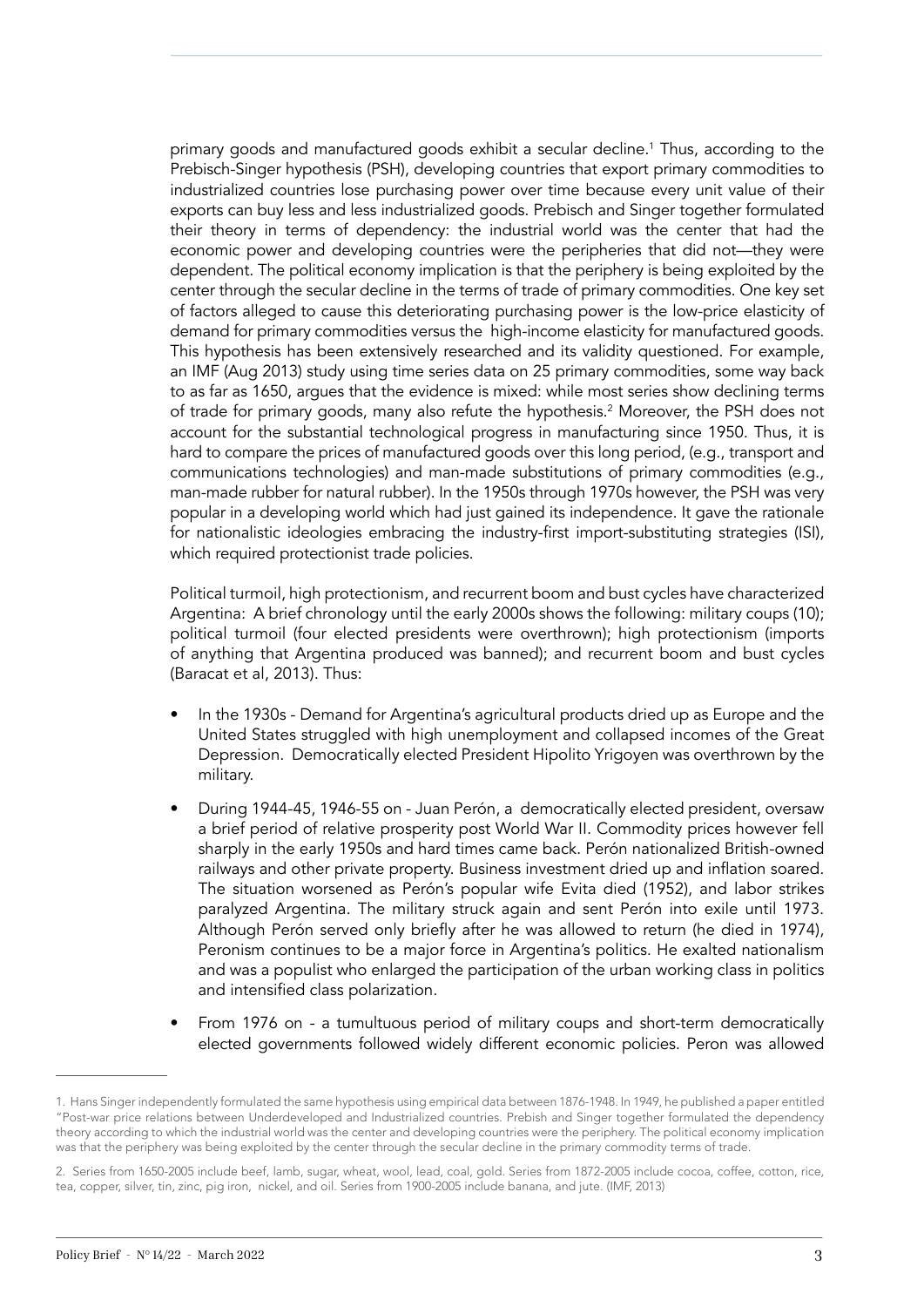back but he died in 1974 of heart failure. The country was polarized. Annual inflation reached 600 % in 1976. Foreign debt exploded. Argentina fought and lost the war over the Falkland Islands (called the Malvinas Islands by locals) to the United Kingdom in 1982.

- During the 1980s President Raúl Alfonsin was elected (Dec.1983-July 1989). During his short tenure of office, he was unable to regain stability and growth. Inflation reached 5000 % in 1989! Widespread strikes and looting again paralyzed the economy. Alfonsin handed power five months early to his elected successor Carlos Menem.
- From 1989 on President Carlos Menem (1989-99) reversed the import substitution policies by entering into a regional FTA with Brazil, Uruguay and Paraguay in the Treaty of Asunción on March 26, 1991, with the intention of forming a Customs Union (a common external tariff by all members to non-members) which materialized on Dec 14, 1994, in the Protocol of Ouro Preto. MERCOSUR called for "the free movement of goods, services, and factors of production between countries" and a Common External Tariff (CET) of 35% for non-bloc countries.

Institutional weaknesses at macro and sector levels undermine stable, productive, and inclusive growth: Argentina's low average growth of only 2.7 % per year (1950-2016) punctuated by high volatility and recurrent crises—14 recessions and 14 expansions—have been largely attributed to institutional weaknesses which include the federal revenuesharing system and the political economy it perpetuates. Important social services (e.g., basic health care, education) are funded at provincial levels, but most revenues are collected at the federal level. The formula for revenue sharing has an automatic formula-driven component (coparticipación); and a sizable discretionary component by the executive branch. Thus, the federal-provincial fiscal structure incentivizes provincial governors to constantly lobby for more transfers while the executive needs these governors' support to pass laws in the senate. This bargaining process favors "short-term deals" at the expense of long-term commitments to undertake and enforce reforms that can generate long-term stable and inclusive growth. In this political economy environment, and given the sharp income and wealth inequalities, the distributional conflict has generated strong pressures to overspend when economic conditions improve to compensate for the impoverishment during lean times. The overspending amplifies the booms and deepens the busts. This volatile socio-economic environment undermines investment and total factor productivity (TFP) growth. TFP growth since 1960 has averaged zero whereas it has averaged 0.6 percent annual growth in OECD countries. (WBG, Sept 2018) The stagnant TFP growth in a highly volatile environment reinforces each other in a vicious circle, resulting in mediocre growth which in turn further exacerbates distributional conflicts. The business environment also contributes to this poor performance: e.g., monopolistic structures which inhibit business competition; red tape and restrictive processes which unnecessarily increase the costs of doing business; procurement practices and regulations which encourage rent-seeking. In addition, the 1990s experienced widespread corruption<sup>3</sup> which was both a cause and a symptom of these institutional weaknesses. The spread of anti-corruption scandals in the 1990s was, however, not limited to Argentina; in fact it was worldwide. (Naím, 1995) In Latin America, high profile corruption scandals included President Carlos Menem of Argentina (1989-99); Fernando Collor of Brazil (1990-92); Alberto Fujimori of Peru (1990- 2000); and Carlos Andrez Perez of Venezuela (1974-79; 1989-93). In Argentina, a total of 136 corruption scandals were recorded during the 1990s. Some 56% of the corruption

<sup>3.</sup> Corruption has many manifestations. In this paper, we use the definition from Transparency International: "the abuse of entrusted power for private gain". Corruption can involve anyone (e.g., government officials, private business; public servants; members of the public; it happens "in the shadows"; it adapts to different contexts and circumstances. https[://www.transparency.org/en/what-is-corruption](https://www.transparency.org/en/what-is-corruption)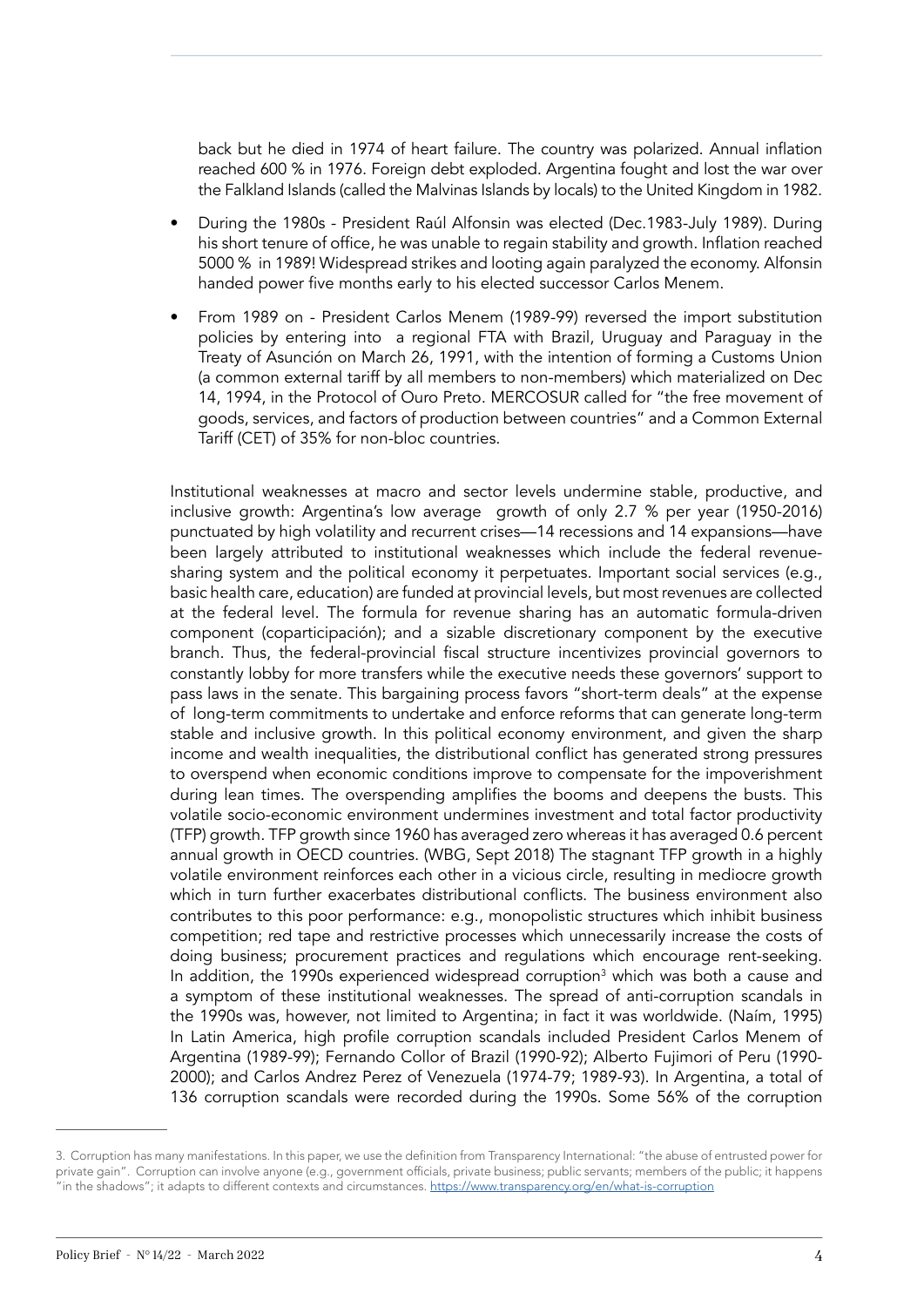scandals were recorded involving politicians, whether in or out of office, whether in the ruling party or the opposition; the other big group involved journalists and the media; lawyers and judges; as well as businessmen. (Pereyra, 2019)

MERCOSUR, one of Latin America's latest attempts at regional market integration—salient features

MERCOSUR formed after repeated attempts at regional integration since 1960: Under the influential leadership of Raúl Prebisch,<sup>4</sup> the United Nations Economic Commission for Latin America (ECLA) argued in favor of regional integration of Latin America to expand markets in the region, "thus increasing productivity yields and accelerating industrialization [given that] it was protected by high tariffs." (Dabene, 2012) Thus, Latin American countries tried regional market integration several times:

- a. In 1960, the Latin America Free Trade Agreement (LAFTA) was established by nine countries: Argentina, Brazil, Chile, Colombia, Ecuador, Mexico, Paraguay, Peru, and Uruguay. (TC, 1962) LAFTA differentiated sensitive goods from non-sensitive goods. It sought to bring down all trade barriers for non-sensitive goods during a 12-year period. It was to function under the Most Favored Nation Principle (MFN) according to which any preferential treatment granted to any non-member also had to be applied to all members of the bloc. These arrangements failed in meeting their own deadlines and the free trade program had to be extended to 1980. In 1980 however, LAFTA was dissolved.
- b. Through the Treaty of Cartagena, the Andean Group (AG) was formed in 1969, composed of Bolivia, Chile, Colombia, Ecuador, and Peru. Venezuela joined in 1973. This treaty too was dissolved between 1981-83. At the start, the entire group adhered to ECLA's ISI model. However, Chile under Pinochet (1974-1990) adopted a totally different model—neoliberalism. War broke out between Peru and Ecuador in 1981, and Peru also started following the neoliberal model. Chile left the group in 1976. The Colombian government was already deep in conflict (1964-2016)<sup>5</sup>.
- c. The Trujillo Protocol was signed in 1996 by the Andean Group (this time without Chile) now renamed the Andean Community of Nations (CAN). The CAN now embraceneoliberalism. This time, in addition to creating a free trade area, they wanted to create a common external tariff (CET). The CAN did experience an increase in intraregional trade, but that trade plateaued in the early 2000s. Venezuela (then under Hugo Chavez's second presidential term), however, left the CAN in 2006 when Peru and Colombia signed free trade deals with the United States.
- d. On March 26, 1991, four countries—namely Argentina, Brazil, Paraguay, and Uruguay signed the Treaty of Asunción to form MERCOSUR. Venezuela joined in 2012 but was suspended in 2016. MERCOSUR was built on a previous partial trade agreement signed between Argentina and Brazil in 1986 called the Program of Integration and Economic Cooperation (PICE). MERCOSUR is a regional integration platform in three areas: free movement of goods; services; and factors of production. It also has a political objective:

<sup>4.</sup> Raúl Prebisch (April 17, 1901-April 29, 1986) was Executive Director of ECLA (or CEPAL) in 1950. In 1950, he released his study entitled The Economic Development of Latin America and its Principal Problems. He was Secretary General of the United Nations Conference on Trade and Development (UNCTAD) from 1964-69.

<sup>5.</sup> This protracted conflict is between the Government of Colombia and several groups: the far-right paramilitary groups; crime syndicates; and far-left guerilla groups. There are other parties in the conflict: the United States; multi-national corporations; the drug industry; and Cuba. It was triggered by the assassination of the liberal political leader Jorge Eliézer Gaitán. He was a left-wing Colombian politician, leader of the Liberal Party. Total number of casualties run in millions by the 2010s-2020.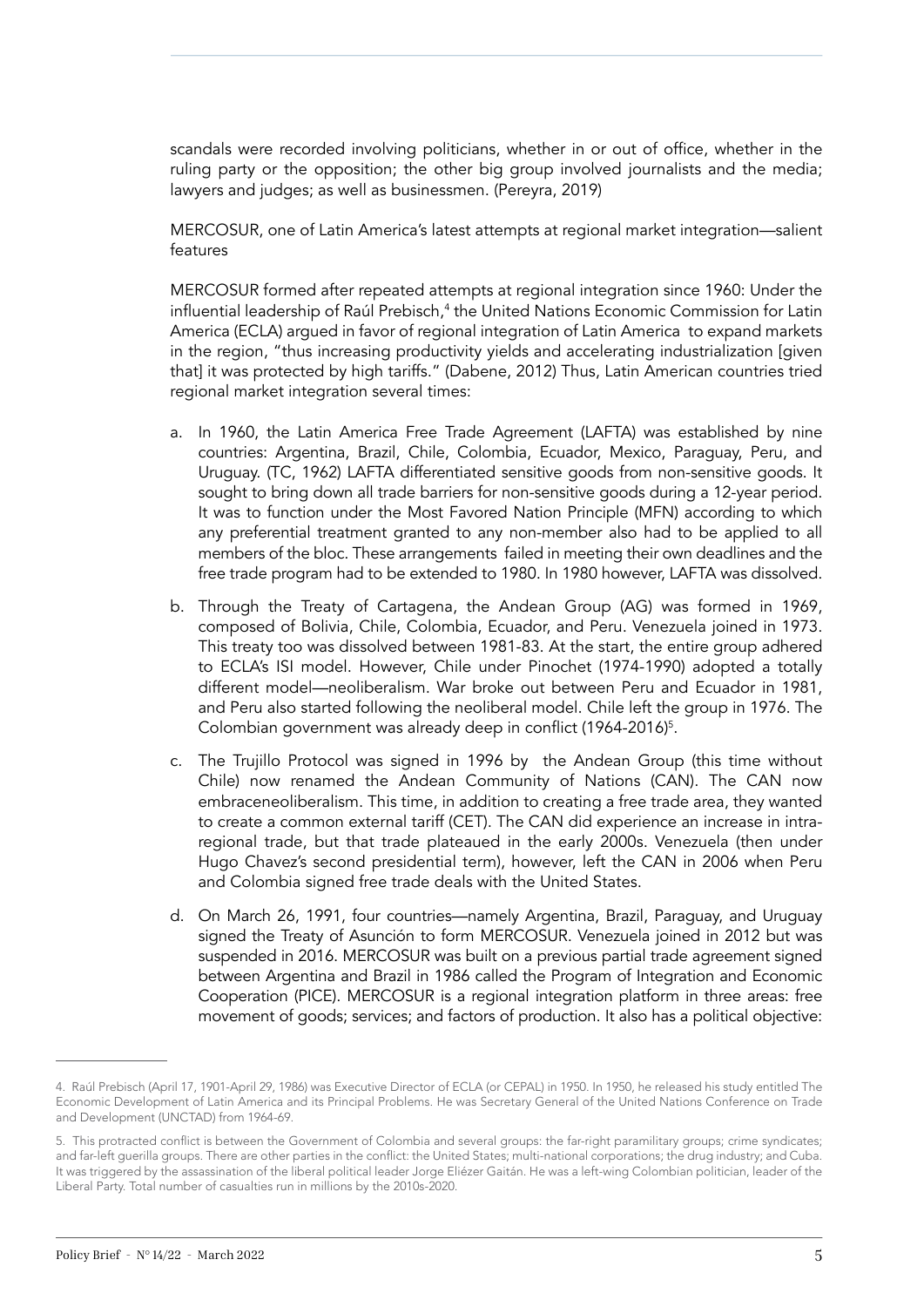the consolidation of democratic institutions in member states.6 There was a substantial drop in internal tariffs in 1991, and the agreement was to reach zero tariffs by the end of 1994. The Treaty also stipulated forming a common market by Dec. 31, 1994, including the establishment of a CET. The Protocol of Ouro Preto, signed on Dec. 16, 1994, changed MERCOSUR from a free trade area into a customs union. The Ushuaia Protocol signed in 1998 was a commitment of the region to consolidate its democratic institutions<sup>7</sup>.

### ARGENTINA'S SOCIO-ECONOMIC PERFORMANCE UNDER MERCOSUR

Partial implementation of the Treaty of Asunción weakened the alleged free trade and market integrating nature of the agreement: When MERCOSUR was signed in 1991, hopes were high that regional market integration would stimulate industrialization, in high-value manufacturing, and increase employment, and income growth in all member countries. These high hopes were far from being realized. To begin with, the scope of the treaty was more ambitious than what was implemented. Thus, of the eleven principal policy provision areas of the Treaty, only two areas were implemented, and these were implemented only partially. These were with respect to trade in goods and capital goods mobility. The member countries were to harmonize their policies in other policy areas, but never did. These were with respect to labor mobility; monetary and exchange policy; tax policy; industrial policy; unfair trade practices; regional development; and research and development. They did however put in place a decision-making body for the Treaty by instituting the Common Market Group, the Common Market Council, and inter-governmental working groups in ten policy areas. Even though only two out of eleven policy areas were implemented, the changes marked a major reversal of Argentina's protectionist past. Specifically, with respect to trade in goods, Argentina (i) reduced average nominal tariffs from 42 % in 1987 to 15 % in 1994; (ii) eliminated nearly all quantitative import restrictions, except on automobiles, sugar, textiles, and some paper products; (iii) narrowed tariff dispersion to seven levels ranging from 0 to 20 %; and (iv) rendered automatic several features of the import regime such as duty drawback. Tariff rates for imports from MERCOSUR countries fell to zero by the mid-1990s. All export subsidies were eliminated except for the "mirror scheme" which granted to each export category a rebate equal to a tariff on competing imports of the same product. Export reimbursement varied from 2.5 to about 20 %, with the mode about 7% of the export value. As of Jan 1995, the CET was implemented. For certain imports outside the bloc, the CET is 35%. The CET had eleven tariffs levels which ranged from 0 to 20%, with most rates falling between 12-15%. Exemptions from the CET were automobiles, sugar, capital goods, telecommunications products, and informatics. (Frishtak et al, Aug 1996) The opening of Argentina's domestic market was however less than indicated by these substantial tariff reductions. Argentina imposed temporary trade barriers (TTBs) of anti-dumping (AD) and safeguards (SG) against the other founding members, the most important one being Brazil. TTBs rose over the 1990s to reach around 2.5 % of all imports by 2001. (Bown and Tovar; Sept 2016).<sup>8</sup>

<sup>6.</sup> There were political crises on four occasions threatening democratic institutions in MERCOSUR member states: three in Paraguay (1996, 1999, 2012); and one in Venezuela (2016).

<sup>7.</sup> Article 5 of the Ushuaia Protocol states that a member can be suspended in the event of a breakdown of its democratic institutions. Venezuela was suspended under this Protocol in 2016.

<sup>8.</sup> Brazil also levied TTBs during this 1991-2001 decade. They covered 1 % of all imports. (Bown and Tovar; Sept 2016)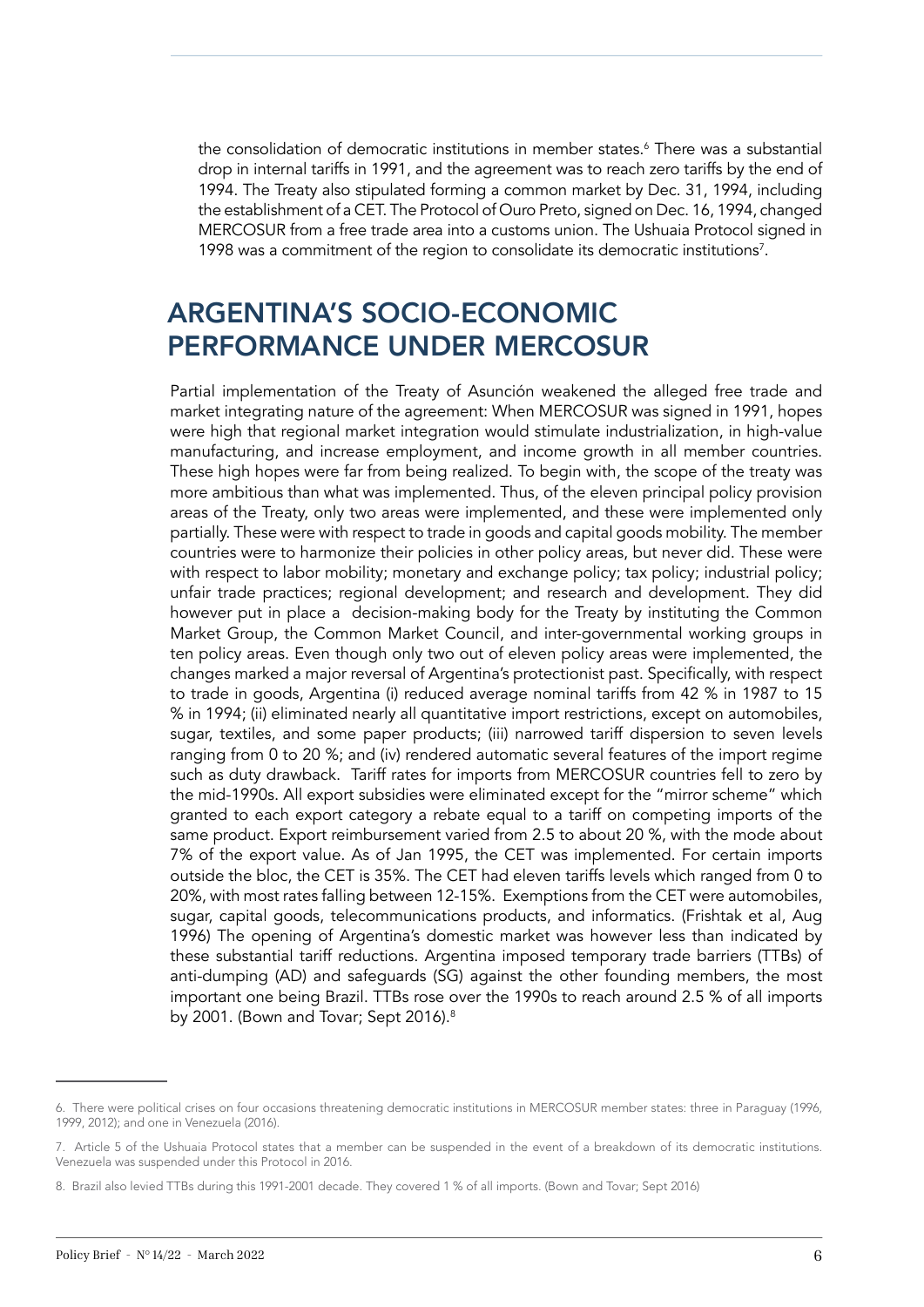Policy management and socio-economic performance in Argentina under MERCOSUR (1991-2001): President Carlos Menem reversed Argentina's longstanding policy of trade protectionism, but it was short-lived. He privatized large sectors of the economy which were dominated by public enterprises and put foreign investment on an equal footing with domestic investment. To stabilize prices, Menem instituted a currency board in 1991 and pegged the peso to be at par with the US\$. The peso was to be fully convertible which meant that the peso had to be fully backed with US\$. Dynamism returned to the economy. The economy grew and inflation was kept in check for a short while. Under Menem's expansionary macroeconomic policies, state expenditures rose by a full 50% (1992-99). (Pieper, 2020) Between 1990-98, exports grew by 114 % but imports grew by 670%. Over the same period, the current account trade deficit grew from US\$ 5,558 to US\$ 14,465. The deficits were financed by foreign direct investment. The real exchange rate appreciated (thus, with 1990=100, 2001=104). (Baracat et al, 2013)<sup>,</sup> But Menem kept the (devaluing) peso pegged to a strong dollar. As to be expected, overvaluation boosted imports and worsened the trade deficit. Unemployment rose to 18 %; and so did informality especially among unskilled workers. Income distribution became more skewed and polarization between the haves and the have-nots intensified. External factors also hurt Argentina: (i) Brazil substantially devalued its currency in 1998-99 which hurt the competitiveness of Argentina's agricultural exports; and (ii) fears of financial contagion were fed as the Asian Financial Crisis (1997-98) and the Russian Financial Crisis (1998) exploded. Argentina's economic situation deteriorated into a recession, ending the convertibility regime in 2001- 02. Inflation roared back and poverty rose. Corruption was rampant. Argentina defaulted on its debt. (WBG, Sept. 2018). Argentina thus underwent another boom-and-bust cycle. The bust exploded under Menem's successor, President Fernando De La Rúa (Dec 1999-Dec 2001). There was a run on banks. De La Rúa established corralito to limit bank withdrawals and imposed a state of emergency because of the Dec 2001 riots. He resigned on Dec. 20th. Turmoil lasted until 2002 as evidenced by a succession of nominated presidents who had to step down.<sup>10</sup>

Argentina's economic management, socio-economic performance, and integration in MERCOSUR since 2001-02: Argentina again went through a familiar cycle: boom—2003- 11; then bust—2012-17. Between 2003-11, world markets for Argentina's exports were favorable: commodity prices rose, and annual export growth was around 11% (Baracat et al, 2013) The economy recovered and grew at an average annual rate of around 6%. (WBG, Sept 2018) The government followed an expansionary fiscal policy—expenditures grew by over 11% during 2004-11 to finance mainly pensions, subsidies, and wages. Such current expenditures turned a 3.3% fiscal surplus to a 7.8% deficit by 2016. Private employment growth stalled during 2011-15. Despite favorable commodity prices, overall growth was mediocre with GDP in 2017 only 2.5% higher than in 2011; which represented a fall in real GDP in per capita terms. In 2011, to counter a rising trade deficit, the government increasingly adopted protectionist measures of quantitative restrictions on foreign trade and exchange markets and imposed export taxes. (WBG, Sept. 2018) By early 2010s, trade within MERCOSUR stalled. Trade outside MERCOSUR has become more important than within MERCOSUR trade. In fact, after 30 years, China emerged as MERCOSUR's most important trade partner in the 2010s; the EU used to be the first. After 30 years, MERCOSUR is still not a free trade area or a customs union. After 20 years of negotiations,

<sup>9. 1</sup> Argentine Peso (ARS) = 1 US\$ (1991) By 2001, 4 ARS =1 US\$. The depreciation of the peso worsened in the following decade. Thus, the real exchange rate which was 1990=100; by 2010 it was 278. Currently, (Nov 13, 2021) 1 US\$ = 100: 235 ARS

<sup>10.</sup> The succession of short-term presidents were Ramón Puerta, a Peronist, 2 days; Adolfo Rodríguez Saá, 8 days; Eduardo Camaño, 3 days; Eduardo Duhalde; one year. In the 2003 elections, Néstor Kirchner was elected president (May 2003-Dec 2007). He was succeeded by his wife President Cristina Fernández de Kirchner (2007-15).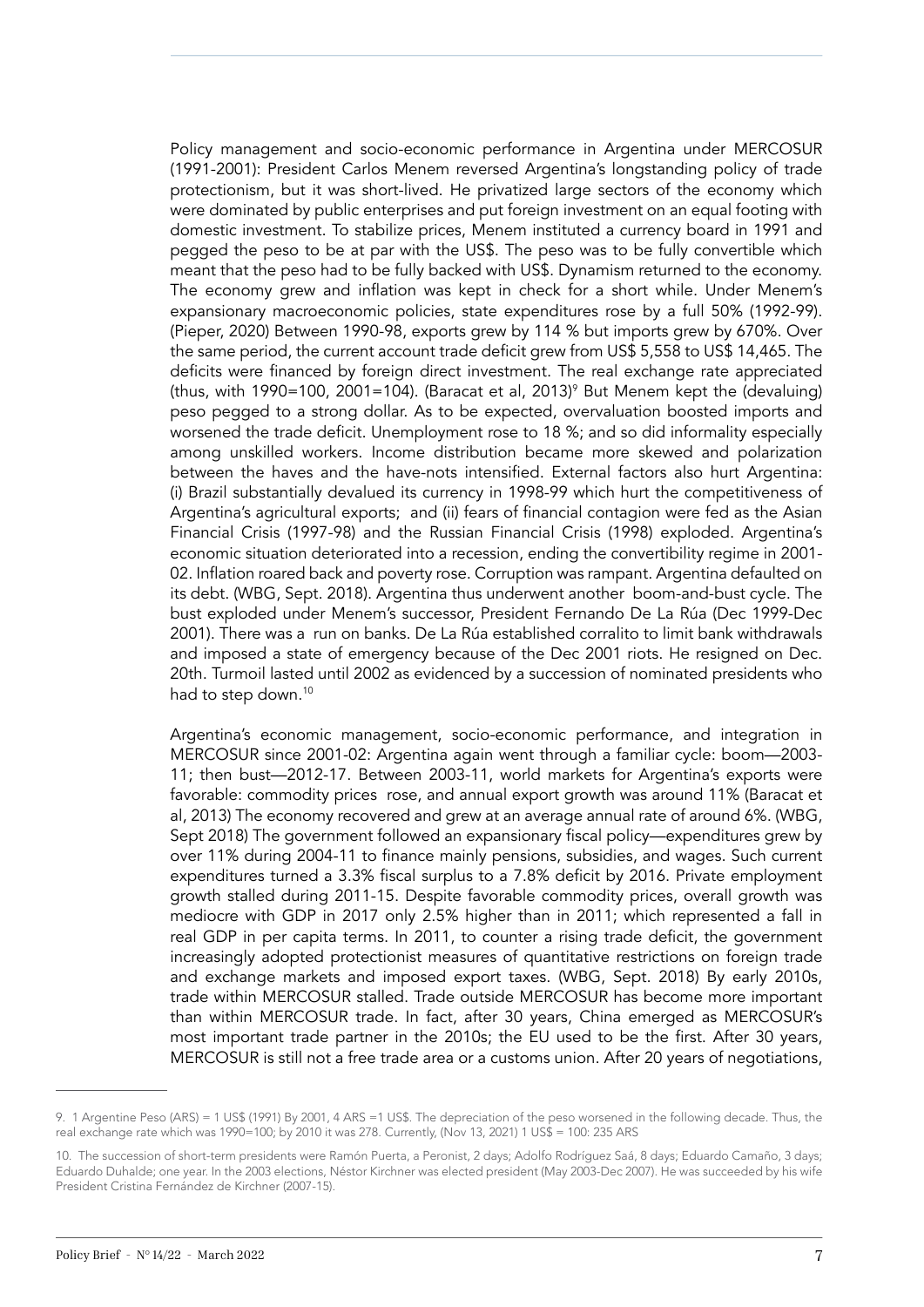MERCOSUR signed a free trade deal with the EU (July 2019) but it has not been ratified as of Nov 2021. Major obstacles to its ratification include increased deforestation (a major case being the increased burning of the Amazon forest under President Jair Bolsonaro, (Jan 01, 2019-current);<sup>11</sup> stiff opposition from EU beef producers;<sup>12</sup> and from Brazil's Indigenous communities.13

The COVID-19 pandemic struck a weakened Argentina undergoing reforms: President Macri (2015-19) initiated neo-liberal reforms which included removing foreign exchange controls; halving subsidies on energy and transport; reducing export taxes and easing import controls; and improving conditions to reduce the costs of doing business, among other things. Unfortunately, the economic response to these gradual reforms was slow while unemployment and inflation remained high—nearly 25 % by end 2017 and nearly 48 % in 2018. In 2018, disaster struck in the form of a severe drought which sharply reduced soy exports, Argentina's main export. Furthermore, global financial conditions tightened as the Federal Reserve raised interest rates and the US\$ appreciated. The peso depreciated sharply—over 50% in 2018—and suddenly, Argentina's financial markets came under intense pressure. To restore confidence, President Macri sought a loan of US\$ 50 b from the IMF in April 2018 (which increased to US\$ 56.3 b in Oct 2018). (WBG, March 2019) Then the COVID-19 pandemic exploded. Like so many economies, Argentina was hard hit: It lost 9.9 % of its GDP in 2020—the largest contraction since 2002—due to lockdowns and other restrictive measures. Urban poverty reached nearly 41 % in the first semester of 2021; with nearly 11 % of Argentines falling in extreme poverty. The Government of Argentina prioritized social spending through several programs including the Universal Child Allowance which reaches around 9% of the population. (World Bank: Overview; Oct 04, 2021). One bright spot is that nearly 70 % of its population has been fully vaccinated (JHU, Dec 15, 2021), with the Government of President Alberto Fernandez's<sup>14</sup> response considered one of the best in the Latin American region.

Conclusion: Insights for AfCFTA countries embarking on regional market integration? Argentina is a classic case of a country with a historically strong middle class, endowed with abundant natural resources but whose long term economic performance has been mediocre at best. From the position of a high-income country before the Great Depression, Argentina has fallen to become a highly volatile upper-middle-income economy characterized by high inequality of wealth and income, with low productivity, plagued by recurrent bouts of high inflation. Why? And did the expanded regional market opportunity of MERCOSUR significantly improve its economic performance? There are several views on key causative factors. Major ones include:

• A federal revenue sharing system that gives rise to a political economy promoting short-term political 'deals" at the expense of longer-term structural reforms. Most revenue is collected at the federal level, but the most important basic services are funded at the provincial level. Although there is a formula for automatic sharing of federal revenues with the provinces, there is also a large discretionary component over which the executive wields much power. The constant lobbying in this system provides

<sup>11.</sup> In fact, the Amazon forest "now releases more carbon than it stores" (Schatzschneider, Aug 2, 2019)

<sup>12.</sup> Cattle farming is one of the most important drivers of deforestation in Brazil.

<sup>13.</sup> Brazil's Indigenous communities are being increasingly threatened by Bolsonaro's measures which include removing funding for agencies which enforce the law in the Amazon and allowing illegal goldmining in Yanomani Indigenous Territory. Numerous human rights activists and NGOs, and European governments (e.g, Austria, Belgium, Ireland, have voiced strong opposition to the EU-MERCOSUR deal. (Wikipedia, Aug 10, 2021)

<sup>14.</sup> President Alberto Fernández (Dec 2019-current) is a member of the center-left Peronist Justicialist Party. His Vice President is Cristina Fernández de Kirchner, former President of Argentina (Dec 2007-Dec 2015) and widow of former President Néstor Kirchner (Dec 2003-Dec 2007).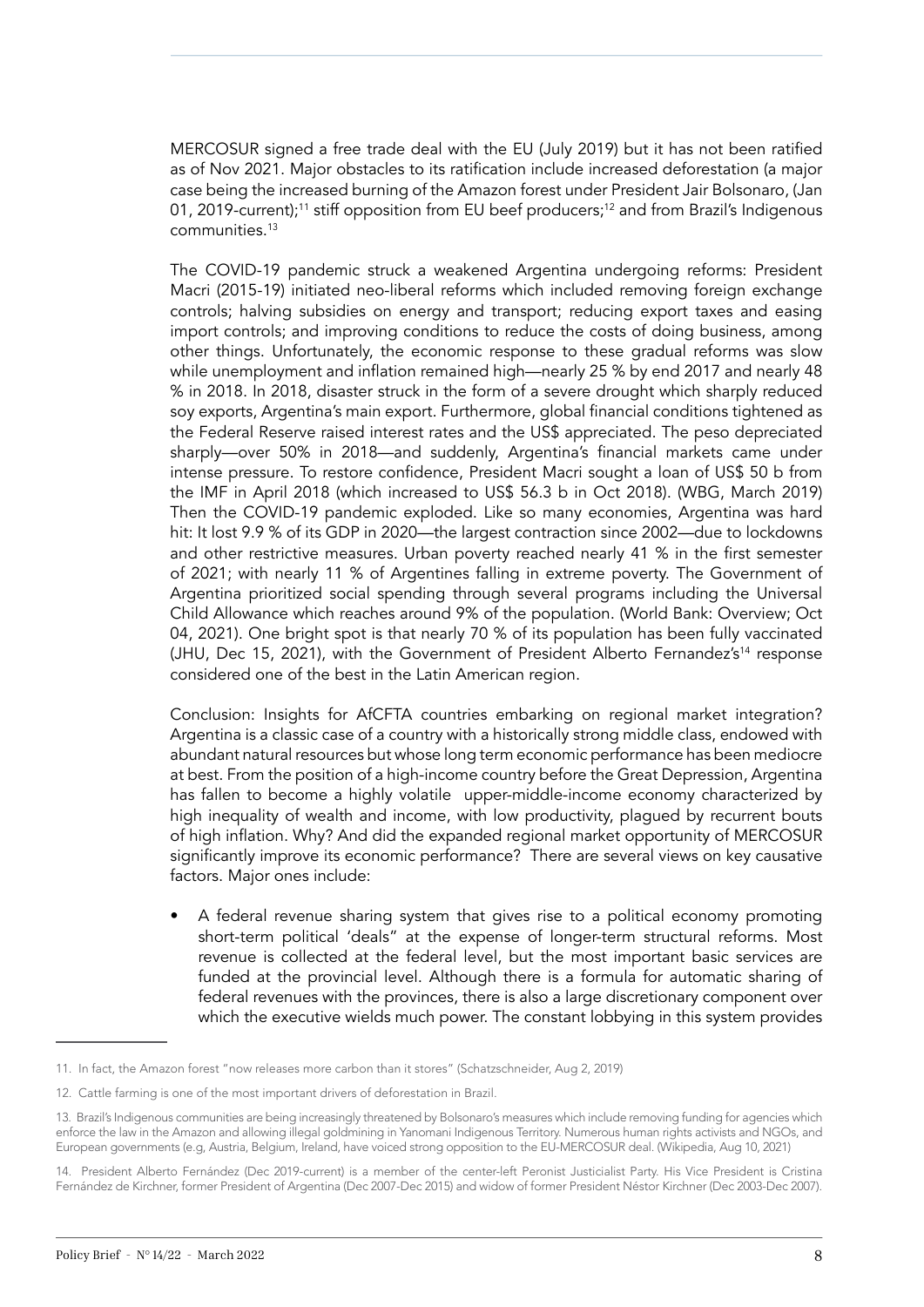fertile ground for corruption, and for perpetuating the sharp inequality of wealth and income which in turn exacerbates class conflicts.

- Continued policy of high trade protectionism of domestic economic activities (e.g., industry, agriculture, and services) whose dynamism, diversification, and international competitiveness are being undermined by the trade protectionism itself; by monopolistic structures which do not create a level playing field between large and small enterprises; by corruption and other practices which increase the cost of doing business and deter foreign direct investment.
- The nationalistic and populist character of Peronism shapes a political economy thatfavors protectionism and short-termism. These two forces, in no small measure, have contributed to the disparity between Argentina's great potential and its actual performance of low productivity growth. The expanded regional market opportunity offered by MERCOSUR did improve economic performance for almost a decade, but it could not be sustained. Domestic forces undermined performance as Argentina resumed its boom-and-bust cycle.
- The promise of MERCOSUR was never allowed to flourish as a minority—only two out of its eleven policy provisions—were implemented. In addition, Argentina imposed TTBs against the other members, the most important being Brazil.

These views can and should be further analyzed because they refer to the confluence of different, possibly more fundamental forces and factors. To dig further into these views is important, but it would bring us far afield given our focus here. Based on Argentine's experience, what is clear however, is that when country potential and performance diverge so dramatically and for so long; the country's ability to use expanded regional marketing to charter a new path of productive and inclusive growth is highly vulnerable to the same domestic problems that undermined its performance. As discussed elsewhere,<sup>15</sup> reforms behind the border—the enabling policy and institutional environment–are determining. The key insight is that the domestic policy and institutional environment must be enabling of competitive, market-driven, and inclusive growth. This environment is essential for the country to leverage opportunities offered by regional (and global) market integration to sustain a higher growth path.

<sup>15.</sup> For example, this point was made in "Asian Economic Integration in an Era of Global Uncertainty", the section on "Asian economic integration: The state of play" by Mari Pangestu and Shiro Armstrong (Australian National University, 2016). Asia exemplified market-driven integration as opposed to rule-driven integration as in Latin America. (Aminian et al, 2008). Also in I. Tsakok, I: "Regional Market Integration, Agricultural Transformation and Poverty Reduction" , Policy Paper, PP-14-21, August 2021.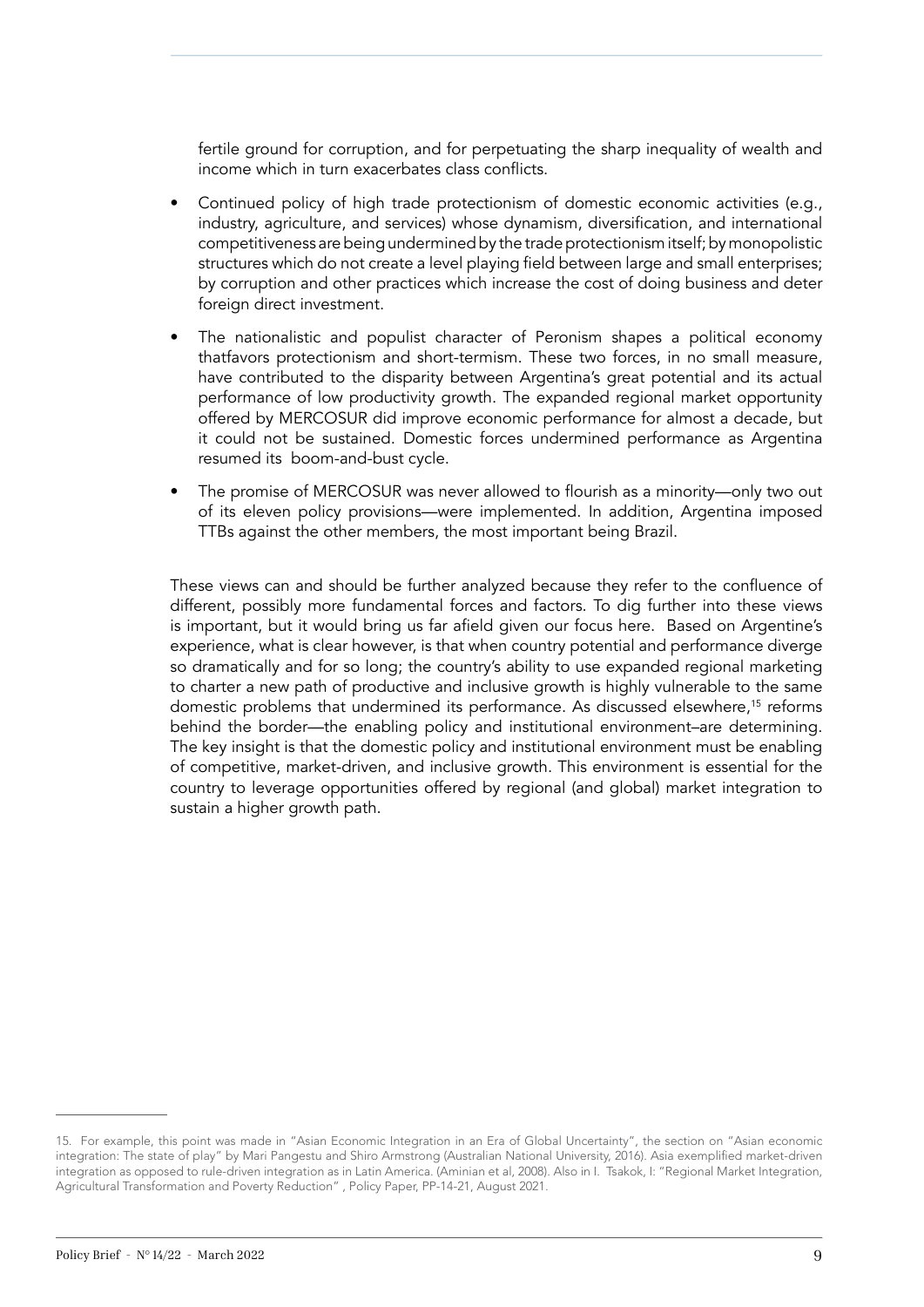## BIBLIOGRAPHY

- Aminian, Nathalie, K.C. Fung, and Francis Ng. March 2008. "Integration of Markets vs. Integration by Agreements". Policy Research Working Paper, # 4546. World Bank. Development Research Group. The Trade Team. [https://openknowledge.worldbank.](https://openknowledge.worldbank.org/bitstream/handle/10986/6562/wps4546.pdf?sequence=1&isAllowed=y) [org/bitstream/handle/10986/6562/wps4546.pdf?sequence=1&isAllowed=y](https://openknowledge.worldbank.org/bitstream/handle/10986/6562/wps4546.pdf?sequence=1&isAllowed=y)
- Australian National University. 2016. "Asian Economic Integration in an Era of Global Uncertainty." Section 1: "Asian economic integration: The state of play". By Mari Pangestu and Shiro Armstrong. https://press-files.[anu.edu.au/downloads/press/n4106/html/ch02.xhtml](https://press-files.anu.edu.au/downloads/press/n4106/html/ch02.xhtml)
- Baracat, Elias A, J. Michael Finger, Raul Léon Thorne, Julio J Nogués. 2013. Sustaining Trade Reform: Institutional lessons from Argentina, and Peru. In particular Ch. 3: Import Substitution Under the World Trade organization: Argentina. Directions in Development. The World Bank: Washington D.C. [https://openknowledge.worldbank.](https://openknowledge.worldbank.org/bitstream/handle/10986/15794/796180PUB0REPL00Box377374B00PUBLIC0.pdf?sequence=1&isAllowed=y) [org/bitstream/handle/10986/15794/796180PUB0REPL00Box377374B00PUBLIC0.](https://openknowledge.worldbank.org/bitstream/handle/10986/15794/796180PUB0REPL00Box377374B00PUBLIC0.pdf?sequence=1&isAllowed=y) [pdf?sequence=1&isAllowed=y](https://openknowledge.worldbank.org/bitstream/handle/10986/15794/796180PUB0REPL00Box377374B00PUBLIC0.pdf?sequence=1&isAllowed=y)
- Baracat, Elias A, J. Michael Finger, Raul Léon Thorne, Julio J Nogués. Sept 2013. Sustaining Trade Reform: Institutional lessons from Argentina, and Peru. Policy Research Working Paper # 6610. Development Research Group. Trade and International Integration Team. The World Bank. [https://openknowledge.worldbank.org/bitstream/](https://openknowledge.worldbank.org/bitstream/handle/10986/16838/WPS6610.pdf?sequence=1&isAllowed=y) [handle/10986/16838/WPS6610.pdf?sequence=1&isAllowed=y](https://openknowledge.worldbank.org/bitstream/handle/10986/16838/WPS6610.pdf?sequence=1&isAllowed=y)
- Baur, Andreas, Lisandra Flach, and Feodora Teti (ifo Institute and LMU Munich). 2021. "30 Years of Mercosur: Status Quo and Future Integration Steps". EconPOL. European Network for Economic and Fiscal Policy Research. The ifo Institute (Leibniz Institute for Economic Research at the University of Munich. [https://www.econpol.eu/opinion\\_45](https://www.econpol.eu/opinion_45)
- Bown, Chad P, and Patricia Tovar. Sept. 2016. Preferential Liberation, Antidumping, and Safeguards: Stumbling Block Evidence from MERCOSUR. Policy Research Working Paper. Paper # 7865. The World Bank: Washington D.C. [https://openknowledge.worldbank.](https://openknowledge.worldbank.org/bitstream/handle/10986/25310/WPS7865.pdf?sequence=5&isAllowed=y) [org/bitstream/handle/10986/25310/WPS7865.pdf?sequence=5&isAllowed=y](https://openknowledge.worldbank.org/bitstream/handle/10986/25310/WPS7865.pdf?sequence=5&isAllowed=y)
- Conde, Roberto Cortés, C. July 2009. The Political Economy of Argentina in the Twentieth Century. New York. Cambridge University Press. Reviewed by Fritscher, André Martinez Fr. <https://web.archive.org/web/20110909092716/> [https://eh.net/](https://eh.net/book_reviews/political-economy-argentina-twentieth-century) [book\\_reviews/political-economy-argentina-twentieth-century](https://eh.net/book_reviews/political-economy-argentina-twentieth-century)
- Dabene, Olivier. 2012. "Explaining the 4th wave of Latin American integration", prepared for delivery at the 2012 Congress of Latin American Studies Association. San Francisco, California, May 23-26.
- Frishtak, Claudio, Danny M. Leipziger, John F. Norman. Aug 1996. Industrial Policy and MERCOSUR: Issues and Lessons. Country Dept. I. Latin America and the Caribbean Region. Economic Notes # 10. The World Bank. [https://documents1.worldbank.org/](https://documents1.worldbank.org/curated/en/483661468239127030/pdf/multi0page.pdf) [curated/en/483661468239127030/pdf/multi0page.pdf](https://documents1.worldbank.org/curated/en/483661468239127030/pdf/multi0page.pdf)
- Johns Hopkins University & Medicine. Coronavirus Resource Center. Argentina. (Dec 15, 2021)<https://coronavirus.jhu.edu/region/argentina>
- Naím, Moisés. June 01, 1995. Corruption Eruption. Carnegie Endowment for International Peace. Brown Journal of World Affairs. Summer 1995. [https://carnegieendowment.](https://carnegieendowment.org/1995/06/01/corruption-eruption-pub-648) [org/1995/06/01/corruption-eruption-pub-648](https://carnegieendowment.org/1995/06/01/corruption-eruption-pub-648)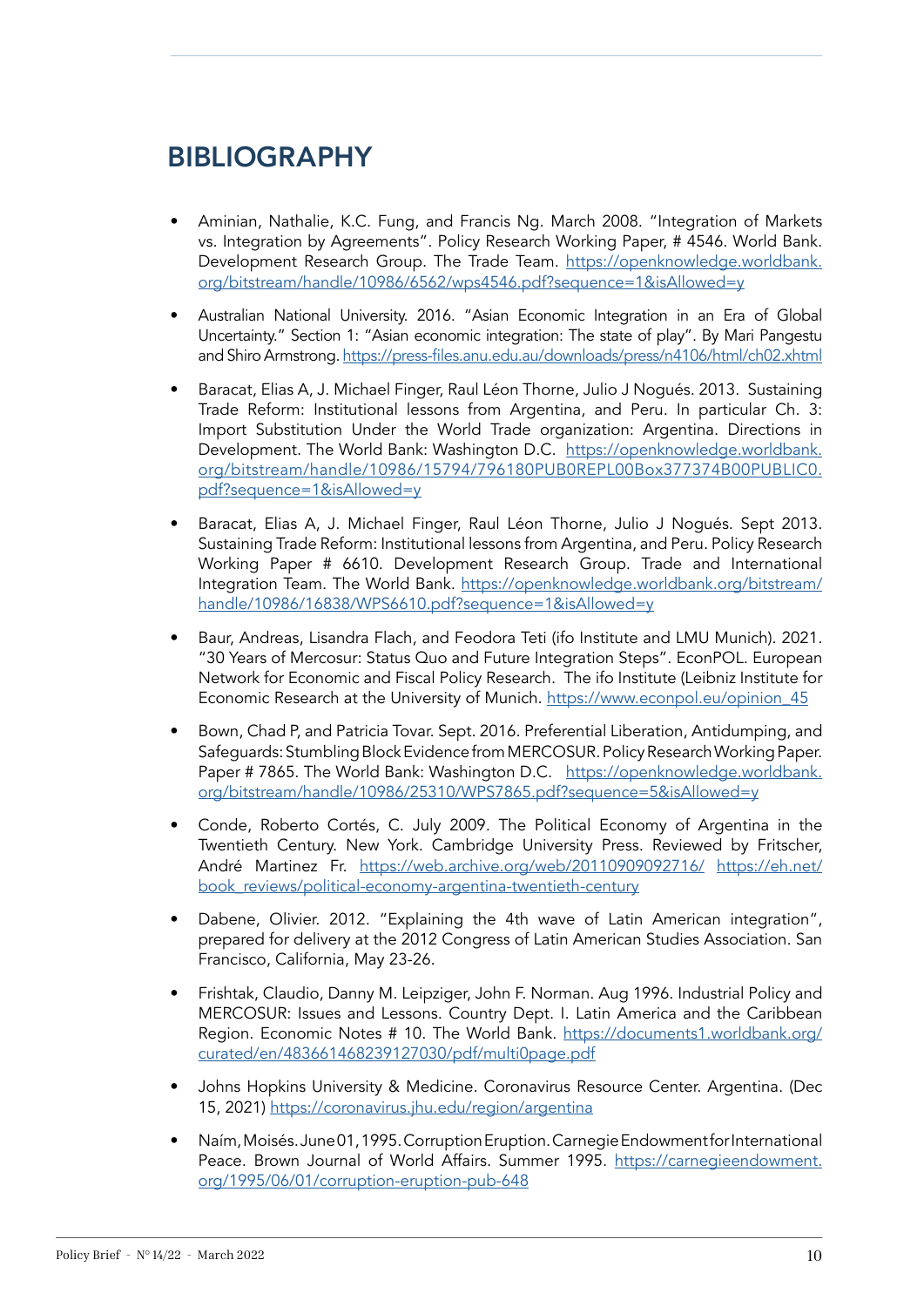- Pereyra, Sebastían. 2019. "Corruption Scandals and Anti-Corruption Policies in Argentina". Journal of Politics in Latin America. Vol 11 (3) 348-361. [https://journals.](https://journals.sagepub.com/doi/pdf/10.1177/1866802X19894791) [sagepub.com/doi/pdf/10.1177/1866802X19894791](https://journals.sagepub.com/doi/pdf/10.1177/1866802X19894791)
- Pieper, Oliver. 04/08/2020. "Argentina's unprecedented economic boom-to-bust history". DW. [https://www.dw.com/en/https-enwikipediaorg-wiki-economichistoryofar](https://www.dw.com/en/https-enwikipediaorg-wiki-economichistoryofargentina/a-54310145) [gentina/a-54310145](https://www.dw.com/en/https-enwikipediaorg-wiki-economichistoryofargentina/a-54310145)
- International Monetary Fund (IMF) . August 2013. "Testing the Prebisch-Singer Hypothesis Since 1650: Evidence from Panel Techniques that Allow Multiple Breaks. By Arezhi, Rabah, Kaddour Hadri, Prakash Loungani, Yao Rao. IMF Working Paper. WP/13/180
- Schatzschneider, Isabel. Aug 02, 2019. "Amazon deforestation and EU-Mercosur trade deal." Opinion. Euobserver. <https://euobserver.com/opinion/152572>
- United States Trade Commission. The Latin American Free Trade Association. TC publication # 60. Washington DC. July 1962. [https://www.usitc.gov/publications/other/](https://www.usitc.gov/publications/other/pub60.pdf) [pub60.pdf](https://www.usitc.gov/publications/other/pub60.pdf)
- Wikipedia. European Union-Mercosur Free Trade Agreement. (Last edited, Aug. 10, 2021) https://en.wikipedia.org/wiki/European\_Union%E2%80%93Mercosur\_free [trade\\_agreement](https://en.wikipedia.org/wiki/European_Union%E2%80%93Mercosur_free_trade_agreement)
- World Bank. WDR 2020. <https://data.worldbank.org/indicator/NY.GNP.PCAP.CD>
- World Development Indicators. GNI/Cap. Current \$. Atlas method. [https://data.](https://data.worldbank.org/indicator/NY.GNP.PCAP.CD?locations=AR) [worldbank.org/indicator/NY.GNP.PCAP.CD?locations=AR](https://data.worldbank.org/indicator/NY.GNP.PCAP.CD?locations=AR)
- World Bank Group. Sept 2018. Argentina: Escaping crises, sustaining growth, sharing prosperity – A systematic country diagnostic. [https://openknowledge.worldbank.org/](https://openknowledge.worldbank.org/handle/10986/30461) [handle/10986/30461](https://openknowledge.worldbank.org/handle/10986/30461)
- World Bank Group. March 2019. Country Partnership Framework for the Argentine Republic, for the period FY 19-22. Report # 131971-AR. [https://openknowledge.](https://openknowledge.worldbank.org/bitstream/handle/10986/31587/Argentina-Country-Partnership-Framework-for-the-Period-FY19-FY22.pdf?sequence=1&isAllowed=y) [worldbank.org/bitstream/handle/10986/31587/Argentina-Country-Partnership-](https://openknowledge.worldbank.org/bitstream/handle/10986/31587/Argentina-Country-Partnership-Framework-for-the-Period-FY19-FY22.pdf?sequence=1&isAllowed=y)[Framework-for-the-Period-FY19-FY22.pdf?sequence=1&isAllowed=y](https://openknowledge.worldbank.org/bitstream/handle/10986/31587/Argentina-Country-Partnership-Framework-for-the-Period-FY19-FY22.pdf?sequence=1&isAllowed=y)
- World Bank. Argentina: Overview. Dated Oct 04, 2021. [https://www.worldbank.org/en/](https://www.worldbank.org/en/country/argentina/overview#1) [country/argentina/overview#1](https://www.worldbank.org/en/country/argentina/overview#1)